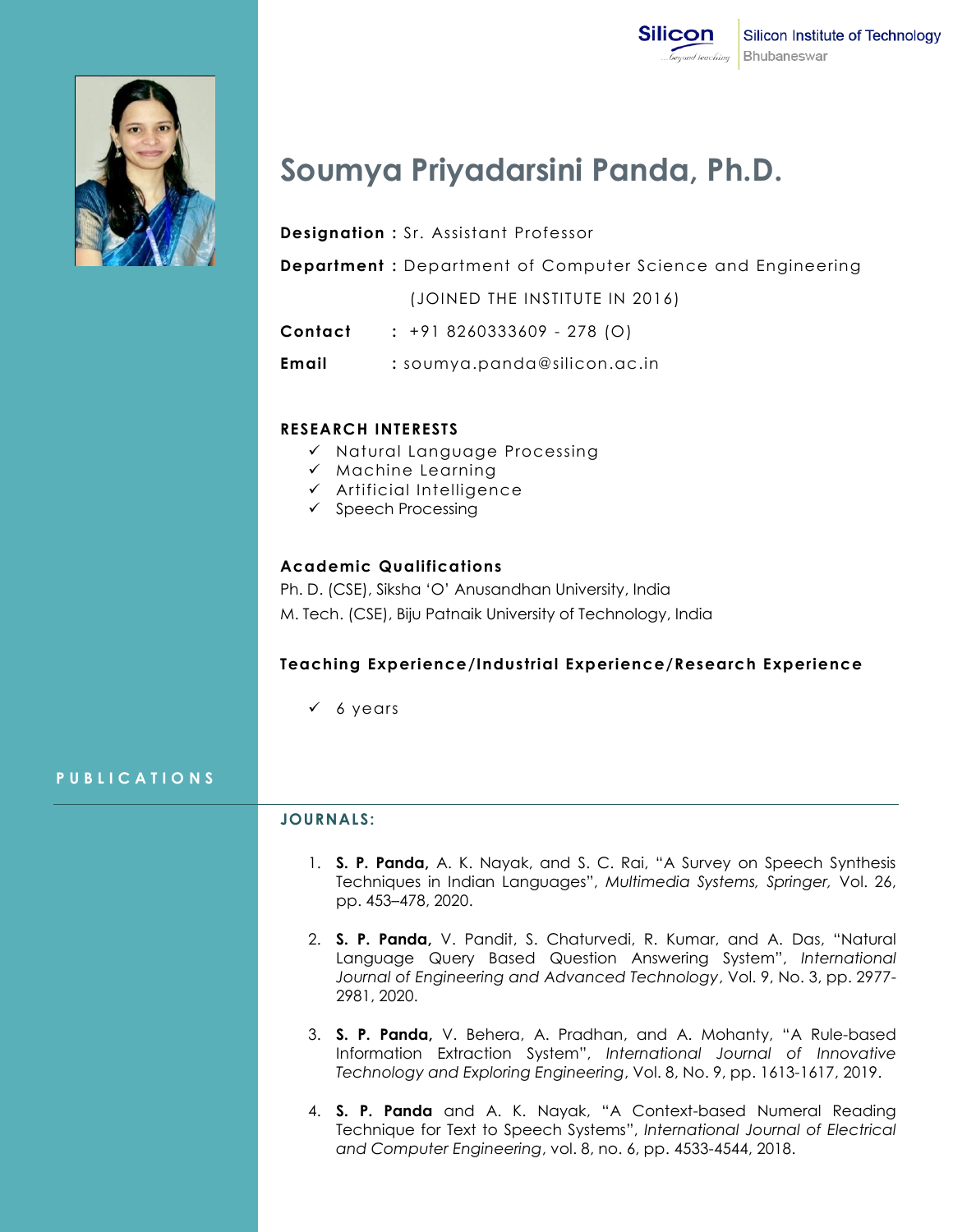- 5. **S. P. Panda** and A. K. Nayak, "A Waveform Concatenation Technique for Text-To-Speech Synthesis", *International Journal of Speech Technology*, Springer, vol. 20, no. 4, pp. 959-976, 2017.
- 6. **S. P. Panda** and A. K. Nayak, "Modified Rule-Based Concatenative Technique for Intelligible Speech Synthesis in Indian Languages", *Advanced Science Letters*, vol. 22, no 2, pp. 557-567, 2016.
- 7. **S. P. Panda** and A. K. Nayak," Automatic Speech Segmentation in Syllable Centric Speech Recognition System", *International Journal of Speech Technology*, *Springer,* vol. 19, no. 1, pp. 9-18, 2016.
- 8. **S. P. Panda**, A. K. Nayak, and S. Patnaik, "Text to Speech Synthesis with an Indian Language Perspective, *International Journal of Grid and Utility Computing*, Vol. 6, No. 3/4, pp. 170-178, 2015.
- 9. **S. P. Panda** and A. K. Nayak, "An Efficient Model for Text-to-Speech Synthesis in Indian Languages", *International Journal of Speech Technology*, *Springer,* Vol. 18, No. 3, pp. 305-315, 2015.

## **CONFERENCE PROCEEDINGS:**

- 1. **S. P. Panda** and N. Chandra, "A Visual Question Answering System using YOLO Model", In proc: 19th OITS International Conference on Information Technology (OCIT), IEEE, pp. 256-260, 2022.
- 2. **S. P. Panda** and K. Singh, "Automatic Speaker Verification Under Spoofing Attack", In proc: 19th OITS International Conference on Information Technology (OCIT), IEEE, pp. 196-199, 2022.
- 3. N. Chandra and **S. P. Panda**, "A Human Intruder Detection System for Restricted Sensitive Areas", In proc: 2nd IEEE International Conference on Range Technology (ICORT), pp. 1-4, 2021.
- 4. A. Ranjan, and **S. P. Panda**, "A Semantic-Based Information Retrieval System", In proc: International Conference on Communication, Circuits, and Systems, Springer, pp. 517-523, 2021.
- 5. **S. P. Panda**, and J. P. Mohanty, "A Domain Classification-based Information Retrieval System", In proc: IEEE International Women in Engineering (WIE) Conference on Electrical and Computer Engineering, IEEE, pp. 122-125, 2021.
- 6. **S. P. Panda**, R. Kumar, V. K. Pandit, A. Das, S. Chaturvedi, "Natural Language Query based Information Extraction System", In proc: CSI Annual convention, International conference on Digital Democracy - IT for Change, pp. 1-6, Jan 2020.
- 7. D. Mahapatra, C. Maharana, **S. P. Panda**, J. P. Mohanty, A. Talib, and A. Mangaraj, "A Fuzzy-Cluster based Semantic Information Retrieval System", In proc: *4th International Conference on Computing Methodologies and Communication (ICCMC-2020), IEEE,* pp. 675-678, 2020.
- 8. **S. P. Panda**, "Intelligent Voice-based Authentication System", In proc: *3rd International conference on I-SMAC (IoT in Social, Mobile, Analytics and Cloud), IEEE*, pp. 757-760, 2020.
- 9. **S. P. Panda,** A. K. Nayak, "Spectral Smoothening based Waveform Concatenation Technique for Speech Quality Enhancement in Text to Speech Systems", In proc: *3rd International Conference on Advanced Computing and Intelligent Engineering, Springer,* pp. 425-432, 2020.